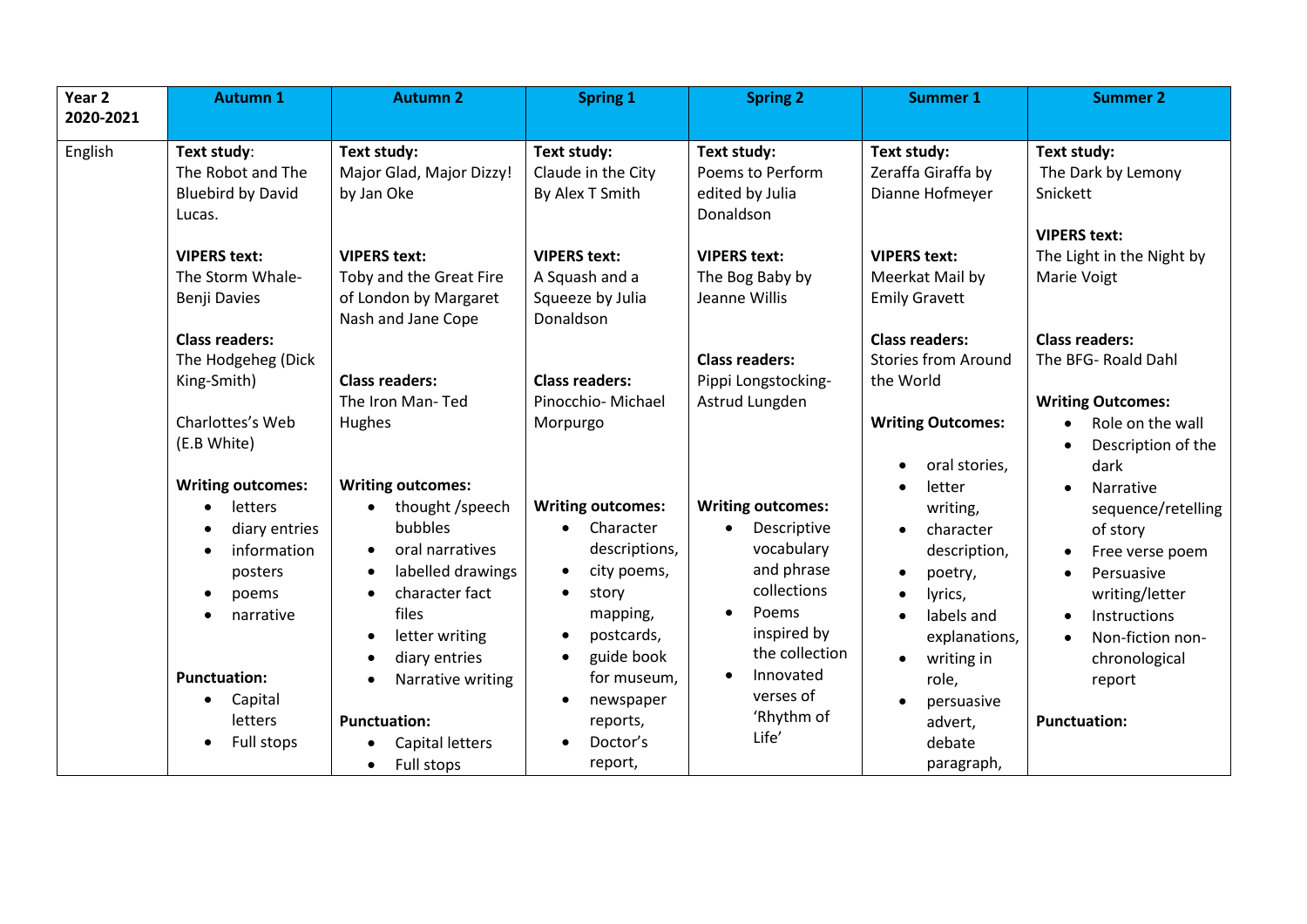| Commas for<br>$\bullet$<br>lists<br>Question<br>$\bullet$<br>marks<br>Exclamation<br>marks<br>Grammar:                                                                                                                                                                                                                                                     | Commas for lists<br><b>Question marks</b><br>Exclamation<br>marks<br>Grammar:                                                                                                                                                                                                                                                         | Own Claude<br>$\bullet$<br>story in an<br>alternative<br>setting.<br><b>Punctuation:</b><br>Capital<br>$\bullet$<br>letters                                                                                                                                        | Fresh lines for<br>$\bullet$<br>'The Sound<br>Collector'<br>Original poem<br>$\bullet$<br>inspired by<br>poetry and<br>music: 'The<br>Lark                                                                                                                                                               | retelling<br>from a<br>different<br>perspective<br><b>Punctuation:</b><br>Apostrophes                                                                                                                                                                                                                | Capital letters and<br>full stops<br><b>Questions marks</b><br>and exclamation<br>marks                                                                                                                                                                                                                 |
|------------------------------------------------------------------------------------------------------------------------------------------------------------------------------------------------------------------------------------------------------------------------------------------------------------------------------------------------------------|---------------------------------------------------------------------------------------------------------------------------------------------------------------------------------------------------------------------------------------------------------------------------------------------------------------------------------------|--------------------------------------------------------------------------------------------------------------------------------------------------------------------------------------------------------------------------------------------------------------------|----------------------------------------------------------------------------------------------------------------------------------------------------------------------------------------------------------------------------------------------------------------------------------------------------------|------------------------------------------------------------------------------------------------------------------------------------------------------------------------------------------------------------------------------------------------------------------------------------------------------|---------------------------------------------------------------------------------------------------------------------------------------------------------------------------------------------------------------------------------------------------------------------------------------------------------|
| Conjunctions<br>$\bullet$<br>Expanded<br>noun<br>phrases<br>(nouns and<br>adjectives)<br><b>Different</b><br>sentence<br>types<br>Verbs<br>Spelling/phonics:<br>Revision of<br>Y1 CEW's<br>the long a<br>$\bullet$<br>sound as in<br>brain, train<br>the di<br>$\bullet$<br>sound, as in<br>age, huge<br>the dj sound<br>$\bullet$<br>as in badge,<br>edge | Verbs<br>Conjunctions<br>(subordination)<br>Past and Present<br>tense<br>Commas for lists<br>Adverbs<br>Spelling/phonics:<br>Revision of Y1<br>CEW's<br>the dj sound as<br>in gem, giant<br>soft c sound as<br>in pencil, bicycle<br>silent k,g,w as in<br>gnat, knee, knight;<br>words ending in<br>le as in able,<br>apple, bottle. | Full stops<br>Apostrophes<br>for<br>possession<br>Exclamation<br>Questions<br>Grammar:<br>Past and<br>present<br>tense<br>Conjunctions<br>Past and<br>present<br>progressive<br>Spelling/phonics:<br><b>Yr1 &amp; 2 CEW</b><br>words<br>ending in<br>el, al, il as | Ascending'<br>Performance<br>$\bullet$<br>and recitals<br>Class<br>$\bullet$<br>anthologies<br>Spelling/phonics:<br><b>Yr1 &amp; 2 CEW</b><br>adding ing<br>and ed to<br>words<br>ending in e<br>as in baked,<br>moving<br>double<br>$\bullet$<br>letters with<br>ing and ed as<br>in jogging,<br>rubbed | for<br>possession<br>Capital<br>$\bullet$<br>letters, full<br>stops,<br>question<br>marks and<br>exclamation<br>marks<br>Commas for<br>list<br>Spelling/phonics:<br><b>Yr1 &amp; 2 CEW</b><br>adding y as<br>in dirty,<br>noisy<br>words<br>ending in<br>tion and<br>sion as in<br>lotion,<br>vision | Grammar:<br>Turning adjectives<br>into adverbs<br>Exclamation<br>sentences<br>Questions<br>Conjuctions<br>Spelling/phonics:<br>$\bullet$ Yr1 & 2 CEW<br>adding ment, ful,<br>less and ness as<br>in basement,<br>careless,<br>harmful, illness,<br>the ur sound as<br>in serve, dirty,<br>purse, world. |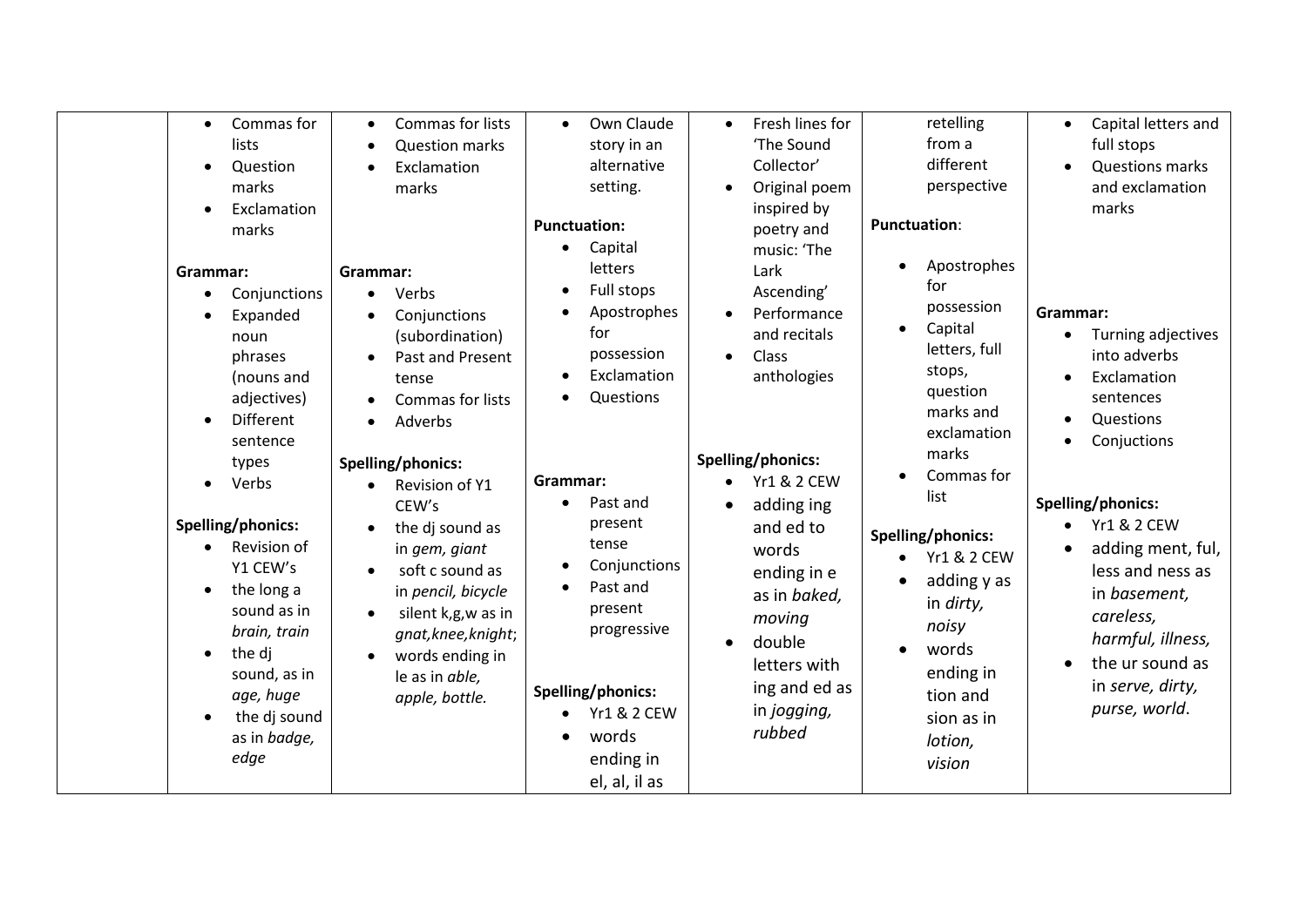|                                                                                                                                                                                                             |                                                                                                                                                                                                                                    | in bagel,<br>camel, oval<br>adding ing<br>and ed to<br>words<br>ending in y<br>as in flying,<br>hurried                                                                                                                           | adding est<br>$\bullet$<br>and er as in<br>fastest, larger                                                                                                                                                                                                                                                                                                                   | adding ly as<br>in badly,<br>sadly, lazily                                                                                                                                                             |                                                                                                                                                      |
|-------------------------------------------------------------------------------------------------------------------------------------------------------------------------------------------------------------|------------------------------------------------------------------------------------------------------------------------------------------------------------------------------------------------------------------------------------|-----------------------------------------------------------------------------------------------------------------------------------------------------------------------------------------------------------------------------------|------------------------------------------------------------------------------------------------------------------------------------------------------------------------------------------------------------------------------------------------------------------------------------------------------------------------------------------------------------------------------|--------------------------------------------------------------------------------------------------------------------------------------------------------------------------------------------------------|------------------------------------------------------------------------------------------------------------------------------------------------------|
| Number bonds<br>Place value<br>Addition &<br>Subtraction of 1 digit<br>and two digits and<br>multiples of 10.<br>Arrays for<br>multiplication<br>Money and using<br>different coins to<br>make same amounts | Place value<br>Partitioning<br>Addition and subtraction<br>using partitioning<br>Multiplication facts for 2,<br>5, 10<br>Rainbow maths<br>Time $-$ o'clock / half<br>past/ quarter past & to<br>Tally / bar charts /<br>pictograms | Addition and<br>subtraction of 2 two-<br>digit numbers<br>Multiplication and<br>division facts for 2,<br>5, 10 multiplication<br>tables<br>Rainbow maths<br>Fractions 1/2, 1/3, 1/4<br>2/4,3/4<br>Properties of 2D &<br>3D shapes | Addition and<br>subtraction - solve<br>problems, understand<br>the inverse<br>relationship and use<br>this to work out<br>missing number<br>problems<br>Multiplication and<br>division facts for 2, 5,<br>10 to solve simple<br>problems<br>Rainbow maths<br>Money and using<br>different coins to<br>make same amounts<br>Time-o'clock / half<br>past/ quarter past &<br>to | Addition and<br>subtraction<br>Multiplication and<br>division<br>Rainbow maths<br>Reading scales in<br>practical situations<br>Fractions and<br>fraction of amounts<br>Properties of 2D &<br>3D shapes | Addition and subtraction<br>Multiplication and division<br>Rainbow maths<br>Money<br>Time to the nearest 15<br>minutes & to the nearest<br>5 minutes |